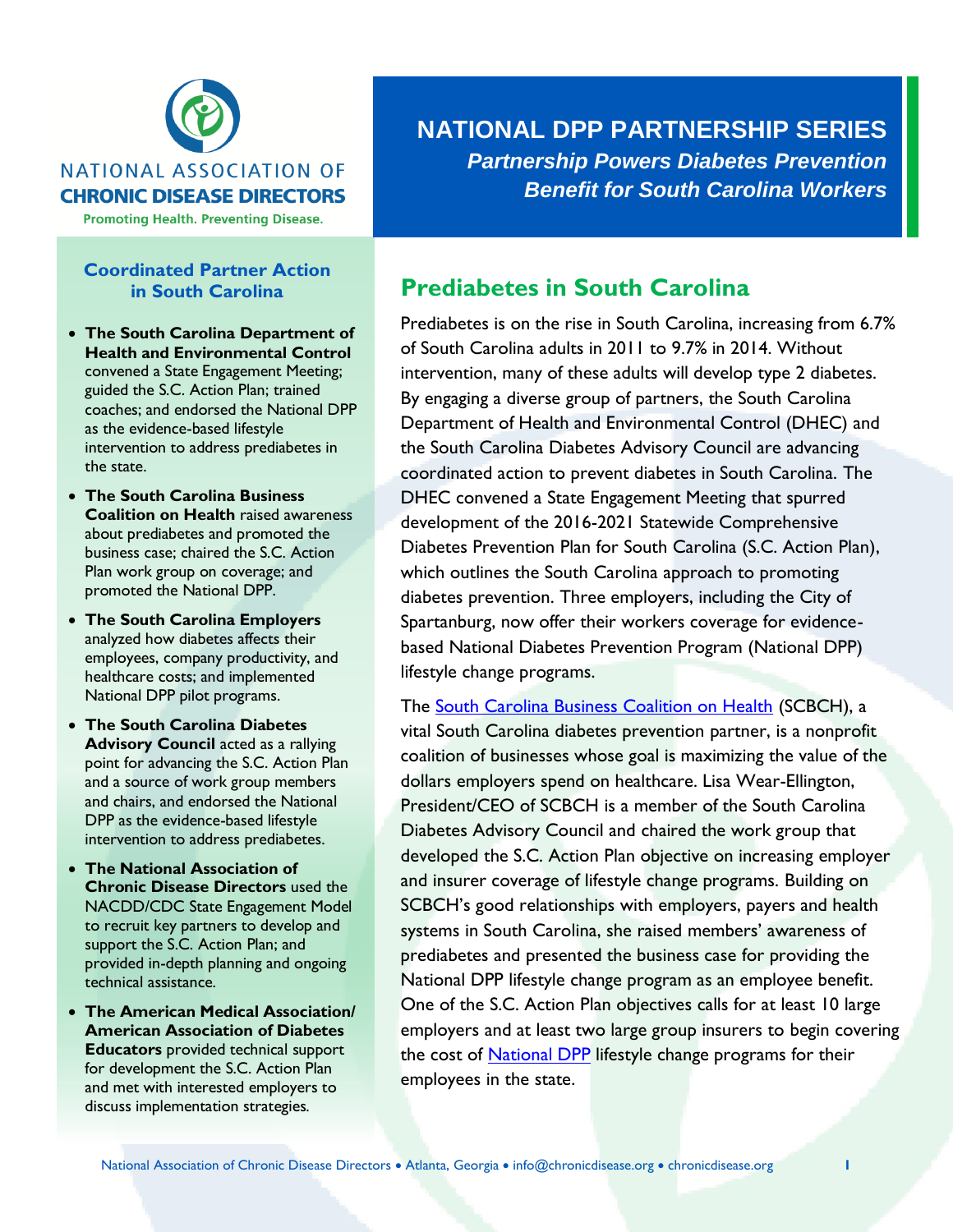# **Making the Business Case Prompts Action**

As a first step toward reaching the coverage objective, SCBCH convened a meeting of large employers who expressed interest in piloting the National DPP as an employee benefit. SCBCH membership includes: employers, such as the South Carolina Public Employee Benefit Authority and South Carolina municipalities and health insurance providers, such as Harvard Pilgrim and Blue Cross/Blue Shield of South Carolina. The initial meeting was intended to: educate members about prediabetes and diabetes; to present the rationale for coverage of National DPP lifestyle change programs; and to describe the potential employee and business benefits to be gained from program implementation.

At five, regular Board meetings following the initial presentation, Wear-Ellington reinforced the importance of diabetes prevention by bringing in expert speakers from DHEC, the American Medical Association, and the National Association of Chronic Disease Directors to review topics such as: how diabetes affects employee productivity and healthcare costs, what's needed to start a program, and the requirements for becoming a CDCrecognized organization. Speakers answered many member questions about implementing lifestyle change programs including: *How much will it cost? Will employees have to be pulled from the assembly line? Will it make more work for me? How do we identify eligible participants?* Wear-Ellington also addressed the National Alliance of Healthcare Purchaser Coalitions to widen awareness of the National DPP, and she continues to provide technical assistance to business coalitions that want to learn from the SCBCH experience.

Spreading the prevention message to an estimated 600,000 readers, the [2017 South Carolina Hospital Guide](http://scbch.org/sbch-services/hospital-quality-guide/) (part of an annual SCBCH publication series) prominently featured nine pages on the topic of diabetes and diabetes prevention, including this message to employers on the benefits of the National DPP:

*By offering participation in a National DPP, your company can enhance its benefits package, drive a healthier workforce, and decrease medical costs associated with prediabetes and diabetes. Look around at your team. If you could help them lead longer, healthier, and more productive lives, wouldn't you do it? Look at your bottom line. If you* 



## **Excerpts from the 2017 South Carolina Hospital Guide**

#### **On Assessing Company Risk Related to Prediabetes**

An initial risk assessment will help to show just how many employees could potentially benefit from a diabetes prevention program.

There are several ways to get a better sense of your company's prediabetes risk; simply choose the option(s) that work best for you:

- Include prediabetes in health risk assessments and biometric screenings
- Analyze your claims or lab data to estimate the number of those with prediabetes
- Encourage your employees to visit [DoIhavePrediabetes.org](file:///C:/Users/Barbara/AppData/Local/Microsoft/Windows/INetCache/Content.Outlook/2IP1SYZC/DoIhavePrediabetes.org) to learn their risk for prediabetes

#### **On the Benefits to Participants**

A motivational piece in the Guide tells the story of a South Carolina retiree who joined a National DPP lifestyle change program, became a trained lifestyle coach, herself, and attended her annual doctor visit where the doctor "*asked me what I was doing that was improving my health so much.*"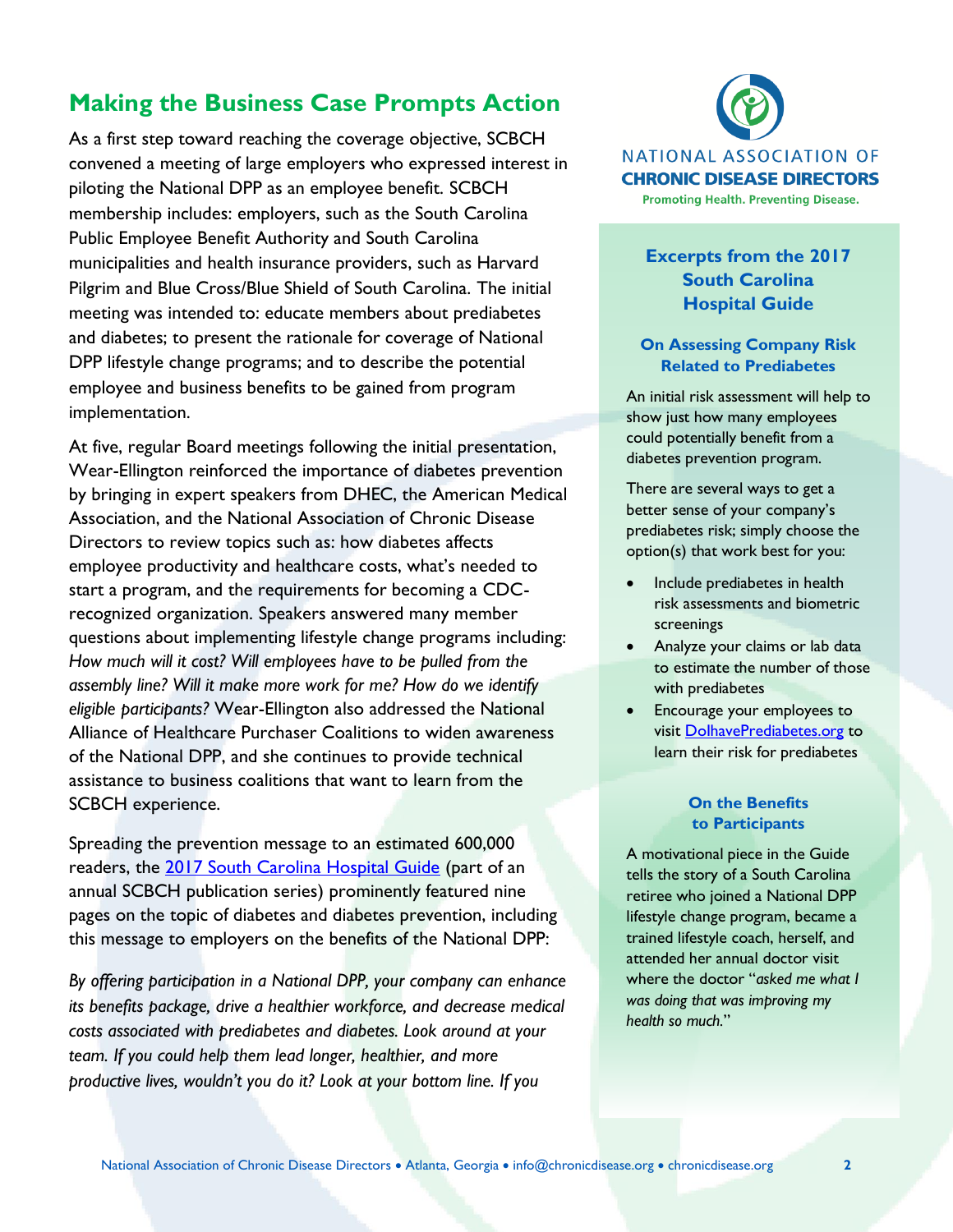

**Promoting Health. Preventing Disease.** 

## **NACDD's Important Role in Diabetes Prevention**

A National Association of Chronic Disease Directors (NACDD) team leads the national effort to apply the NACDD/CDC State Engagement Model to catalyze commitment for collective action on preventing type 2 diabetes. A central feature of the model is a State Engagement Meeting, where NACDD facilitates stakeholders in drafting an action plan. NACDD's 12 to 18 months of strategic consultation and support for State Health Departments enhances partner engagement, bringing in CDC and national partners at strategic points in the process helps maximize results.

This work helps states increase access to and enrollment in National DPP lifestyle change programs. Adherence to an intensive lifestyle change program and modest behavior changes can help adults with prediabetes lose 5% to 7% of their body weight and reduce their risk of developing type 2 diabetes by 58%. Yet, many people with prediabetes don't have access to these programs because employers, private insurers, and government health plans do not universally cover the program as a wellness or insurance benefit.

*could save thousands of dollars over the next three years, wouldn't you do it? It's time to take the next step and become partners in prevention.*

The Guide also includes the motivational story of a South Carolina retiree who joined a National DPP lifestyle change program, became a trained lifestyle coach, herself, and described an annual doctor visit where her doctor "asked me what I was doing that was improving my health so much." As a result of the extensive awareness-building work reaching 150 employers whose benefits cover 850,000 people, three employers set up National DPP lifestyle change programs for their employees — the City of Spartanburg, SCANA Corporation, which is implementing its third lifestyle change program employee cohort, and Contec, a local manufacturer. Employers Health Network, the high-performing network for Harvard Pilgrim in South Carolina, agreed to embed the program in their benefit plans for self-funded clients. Two large employers firmly committed to train on-site staff and to set a target launch date for the National DPP.

# **The City of Spartanburg Meets the Challenge**

The compelling evidence for diabetes prevention presented by SCBCH helped City of Spartanburg benefits administrators understand the value of offering a National DPP lifestyle change program pilot to their employees. They introduced the program to employees by working with DHEC to hold four information sessions and to put on an employee health fair. New employee orientation sessions also describe the program and its benefits.

A wellness program provider operates Spartanburg's health clinic and wellness programs, which serve the more than 400 Spartanburg employees. They developed the lifestyle change program, called Eat, Move, Live, and now have pending recognition status from the [CDC Diabetes Prevention](https://nccd.cdc.gov/DDT_DPRP/Registry.aspx)  [Recognition Program.](https://nccd.cdc.gov/DDT_DPRP/Registry.aspx) As an incentive for startup, DHEC offered no-cost lifestyle change coach training to help programs meet the requirement to have a trained lifestyle coach. This free training enabled two Spartanburg wellness program physicians and a nurse practitioner to train as coaches. One of these physicians also manages the program and all three trained coaches lead the sessions as part of their regular work